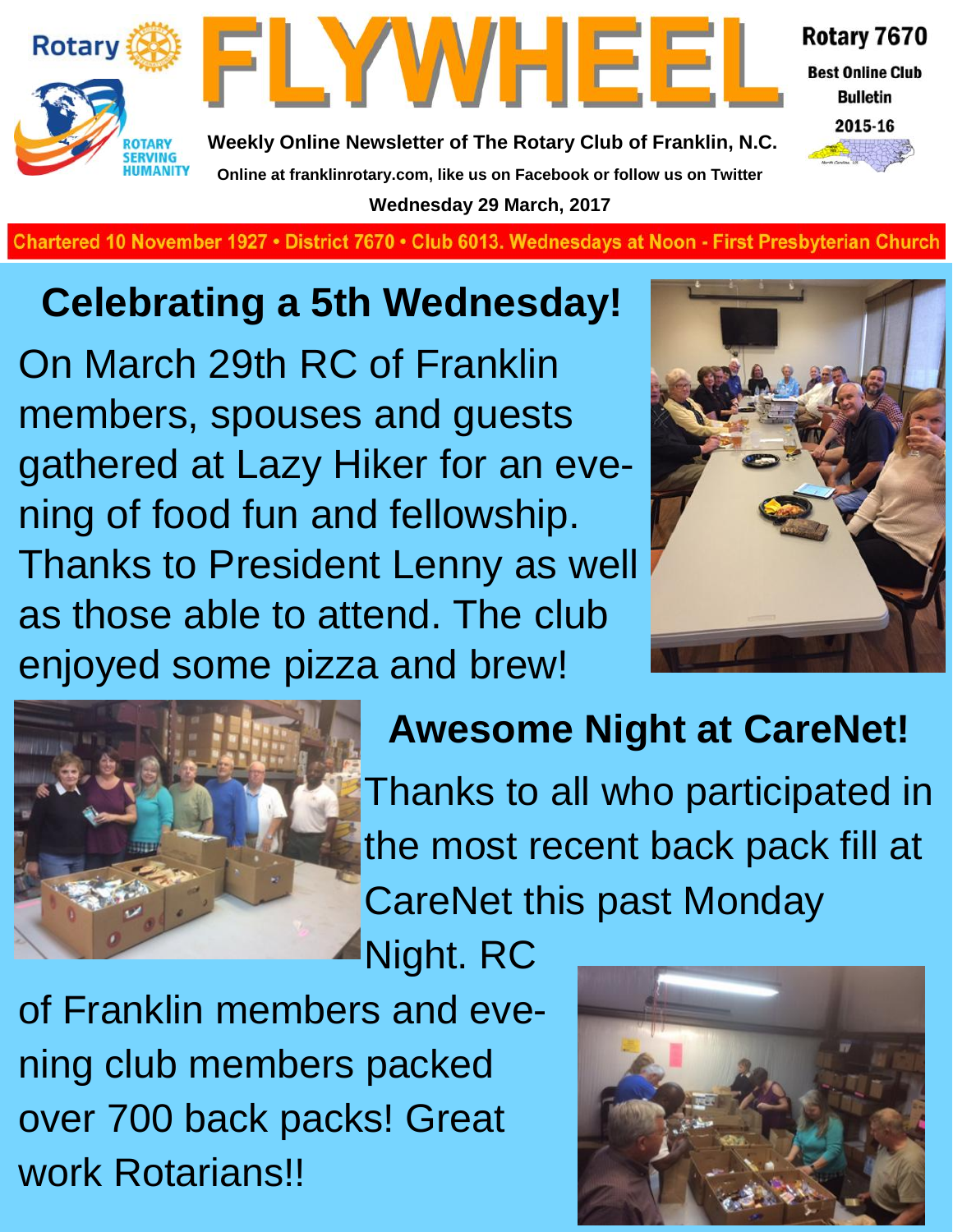



Rotary 7670 **Best Online Club Bulletin** 

2015-16

**Weekly Online Newsletter of The Rotary Club of Franklin, N.C. Online at franklinrotary.com, like us on Facebook or follow us on Twitter Wednesday 29 March, 2017**

#### **Chartered 10 November 1927 • District 7670 • Club 6013. Wednesdays at Noon - First Presbyterian Church**



**FHS Interact and Satellite Club Collecting Books!**The Franklin High School Interact Club is presently collecting books through March for the Read2Me project.

The Rotary Club of Franklin Evening club has also gotten involved. Please drop off any unwanted new or gently used books to be donated to the project. Interact has the drive going in several classrooms at the high school and **the satellite Club has a couple of dropoffs at some businesses like American Computer Sales and Gooder Grafix. See Satellite Club's Guy Gooder.** Last year the club collected some 650 books and this year they are shooting for 1,000. Lets help them get there!!



Mark your calendars for June 27th. Incoming President Judy plans to hold her installation at Parker Meadows. More info coming..

#### **Foundation Contributions**

Mike Norris-foundation chair recently stressed the importance of making your foundation contributions. He gave the club an update on where it was so far for the year and that you have an opportunity



to make it very easy through Rotary Direct. See Mike and he'll get you started!!

#### **BREW Meeting Tonite!**

Just a reminder the next BREW meeting is at Currahee Brewing Co. 530p. If you need a makeup this is a great way to do it. If you are interested in joining it's \$20 annual and \$100 lifetime. Please see chair Nancie Wilson! See you there!

#### **AG Sean Needs Flywheel Editor! We are down to THREE MONTHS LEFT!**

If you are interested in publishing the newsletter each week please see AG Sean. **We need to find someone soon as Sean will no longer be able to do it as of July 1st which means there will no longer be a Flywheel after that time.**  We can train that person before they take it over. See Sean or Stephanie Smith!

#### **RI 101 Get Together**

There is a special Rotary 101 to help Rotarians prepare for the upcoming International Convention in Atlanta in June. This will take place Thursday 4/6. Time and place TBA..stay tuned

**Rotary Service 4/5/17**



Greeter: TBA

Prayer/Pledge/4 Way: Tammie Farrell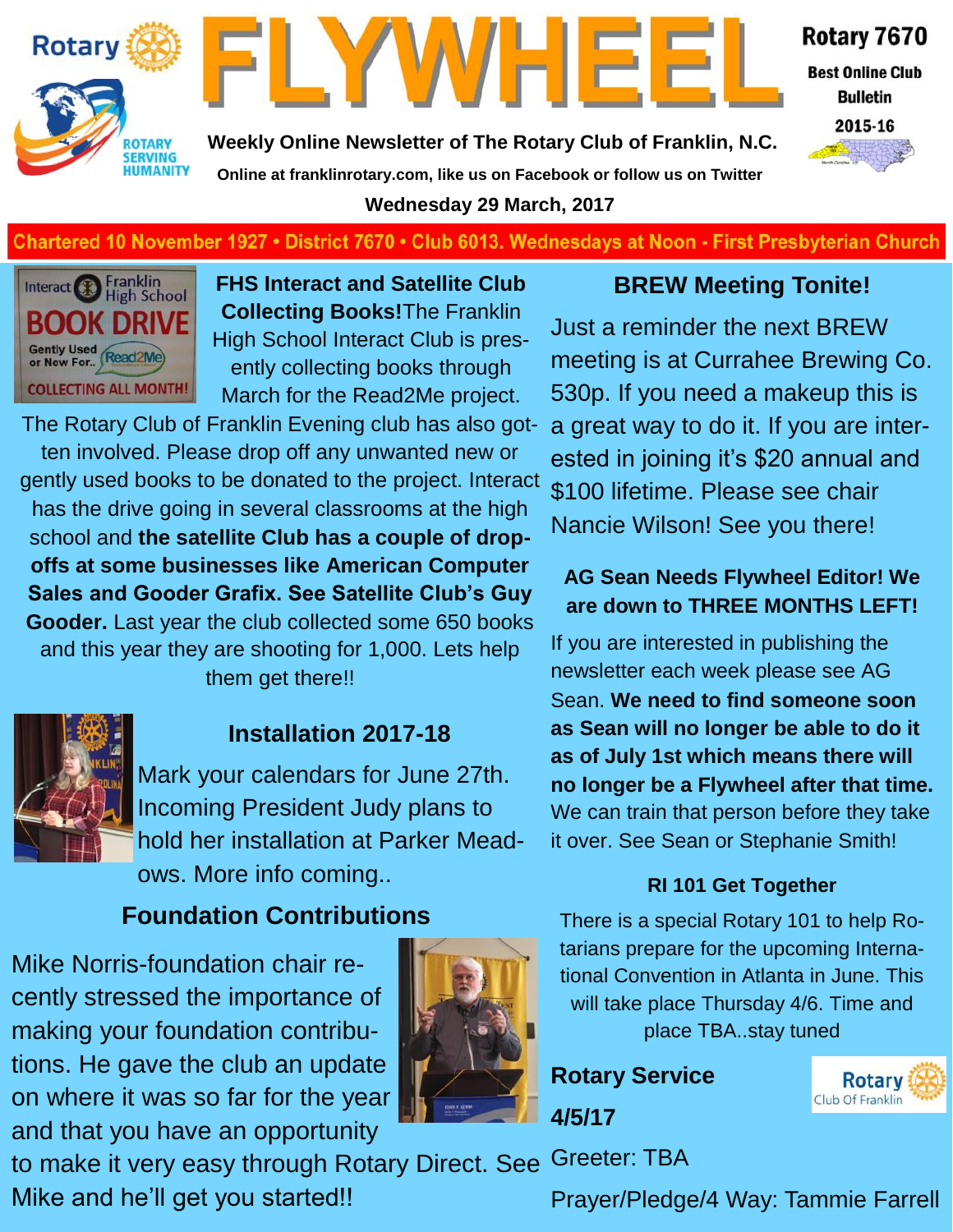

**Charted November 29, 1927 • District 7670 • Club 6013 Wednesdays at Noon - First Presbyterian Church**

Just a quick reminder about the upcoming FUNdraiser for The C.A.R.T. Fund, next Saturday, April 1... the area's first ZERO-K! It's #AllTheFunWithoutTheRun and we would love to have you or your club members join us!

Sat, April 1, Noon-4pm at Oskar Blues REEB Ranch (near the entrance to Dupont Forest)

\$40 per person includes a great lunch & live music (no running required at all!!) and a cash bar for beer/wine and a raffle!

Tixs available online at [www.fourseasonsrotary.org.](http://www.fourseasonsrotary.org/) Please share our event on your social media pages also ...[you](https://www.facebook.com/events/748878798601545/) 

[can find it HERE!](https://www.facebook.com/events/748878798601545/)

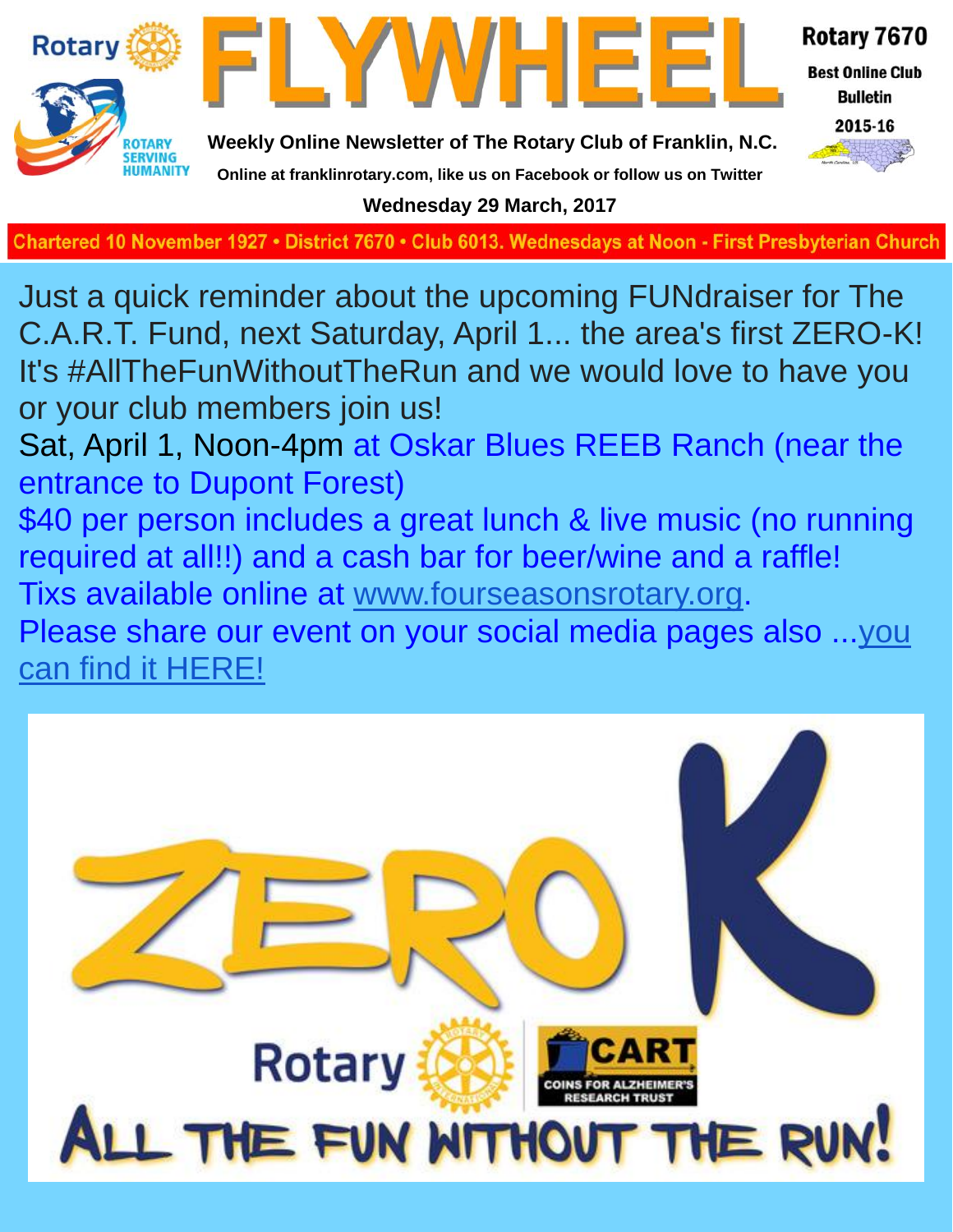



Rotary 7670 **Best Online Club** 

**Bulletin** 



**Weekly Online Newsletter of The Rotary Club of Franklin, N.C. Online at franklinrotary.com, like us on Facebook or follow us on Twitter Wednesday 29 March, 2017**

**Charted November 29, 1927 • District 7670 • Club 6013 Wednesdays at Noon - First Presbyterian Church**

### **District Conference April 28th-30th!!**

Now's the time to make plans for the upcoming District Conference in Hickory. There will be a free youth conference on Friday 10a-3p..dinner for Rotarians Friday Night then the regular conference Saturday and breakfast Sunday. Club is reimbursing first 20 members



\$75 on registration fee AND board members!. **Register now at rotary7670.org for the conference!!!District only \$145**

# **Fred's Funnies**



**Smiles Part 2…….**



## TODOUST **1. Buy four pigs 2. Paint numbers 1, 2, 3 & 5** on their backs **3. Release them in Wal-Mart 4. Sit back and watch security**

search for number 4